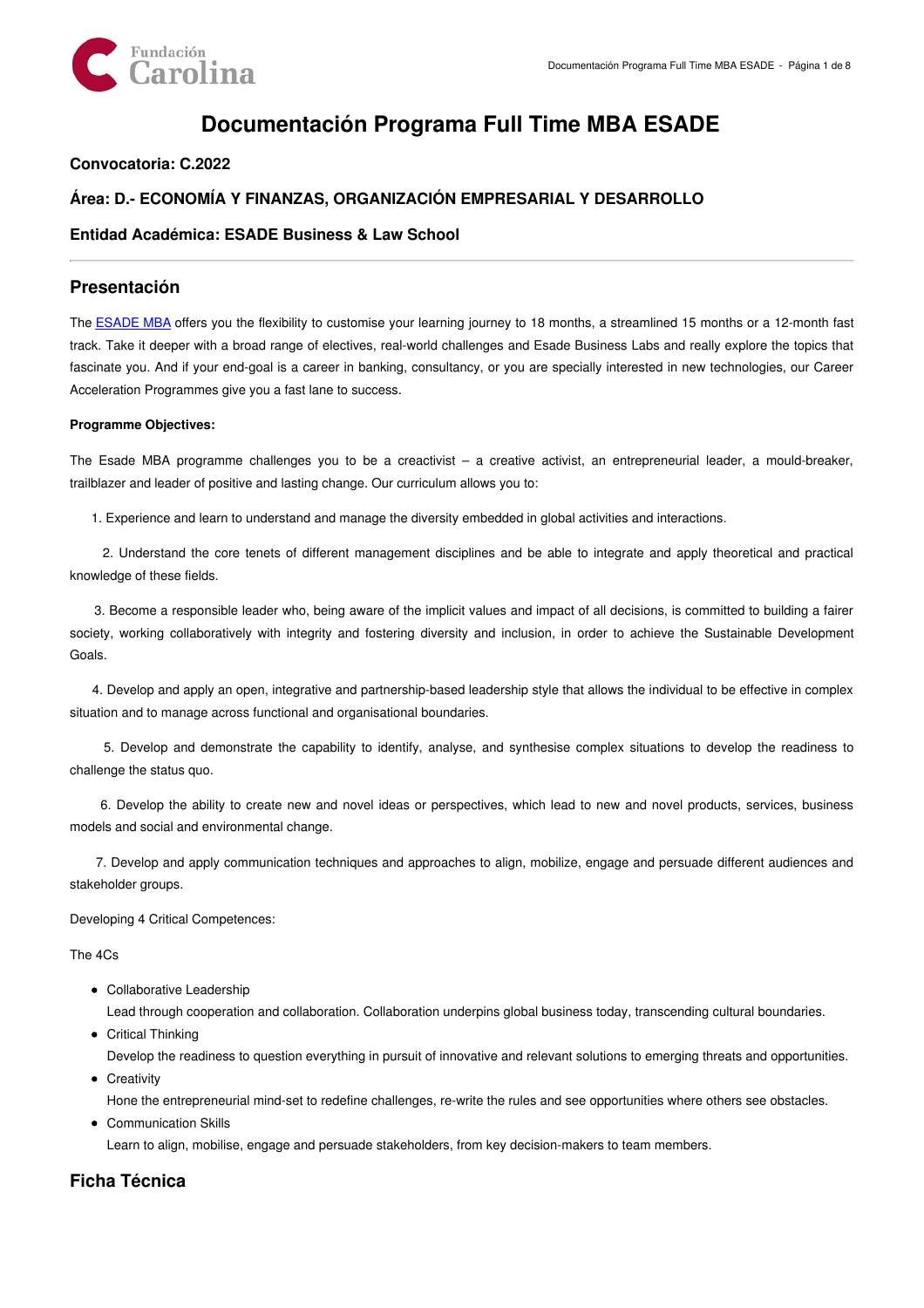| Duración del programa:                   | Inicio: 5 septiembre de 2022.<br>Regreso a sus países máximo hasta 30 de JUNIO de 2024 (para intake de 18 o 22 meses) para<br>becarios y becarias FC.<br>Ver finalización según elección en el apartado Programa Académico de la web FC. |
|------------------------------------------|------------------------------------------------------------------------------------------------------------------------------------------------------------------------------------------------------------------------------------------|
| Tipo de Título                           | Oficial                                                                                                                                                                                                                                  |
| Número de créditos:                      | 90 ECTS                                                                                                                                                                                                                                  |
| Lugar:                                   | Barcelona- Campus San Cugat                                                                                                                                                                                                              |
| Sede de los cursos:                      | <b>ESADE Business School</b>                                                                                                                                                                                                             |
| Idioma:                                  | Inglés                                                                                                                                                                                                                                   |
| Horario:                                 | Lunes a viernes, de 9:00 a 17.00h.                                                                                                                                                                                                       |
| Número de becas:                         | 2 ayudas al estudio                                                                                                                                                                                                                      |
| Plazo de presentación de<br>solicitudes: | Hasta el 15 de marzo de 2022, a las 09:00 a.m. (hora española)                                                                                                                                                                           |
| Plazo de comunicación de<br>admisiones:  | Hasta el 31 de julio de 2022                                                                                                                                                                                                             |

## **Programa académico**

1st Term: Awareness

- General [Management](http://prodesade.esade.edu/gea/generate/9A_EN/report.html?sby=106736023) & Strategy
- **[Fundamentals](http://prodesade.esade.edu/gea/generate/9A_EN/report.html?sby=106736011) of Markets**
- [Communication](http://prodesade.esade.edu/gea/generate/9A_EN/report.html?sby=106736093) Skills
- [Leadership](http://prodesade.esade.edu/gea/generate/9A_EN/report.html?sby=106736081) & Decision Making
- [Creativity](http://prodesade.esade.edu/gea/generate/9A_EN/report.html?sby=106719844)
- **Financial [Accounting](http://prodesade.esade.edu/gea/generate/9A_EN/report.html?sby=106731171)**
- [Finance](http://prodesade.esade.edu/gea/generate/9A_EN/report.html?sby=106731166)
- **Business, [Government](http://prodesade.esade.edu/gea/generate/9A_EN/report.html?sby=106731185) & Society**
- [Marketing](http://prodesade.esade.edu/gea/generate/9A_EN/report.html?sby=106736044) Strategy
- Global [Markets](http://prodesade.esade.edu/gea/generate/9A_EN/report.html?sby=106736036)

2nd Term: Create & Innovate

• [Business](http://prodesade.esade.edu/gea/generate/9A_EN/report.html?sby=106719819) Analytics and Decision Making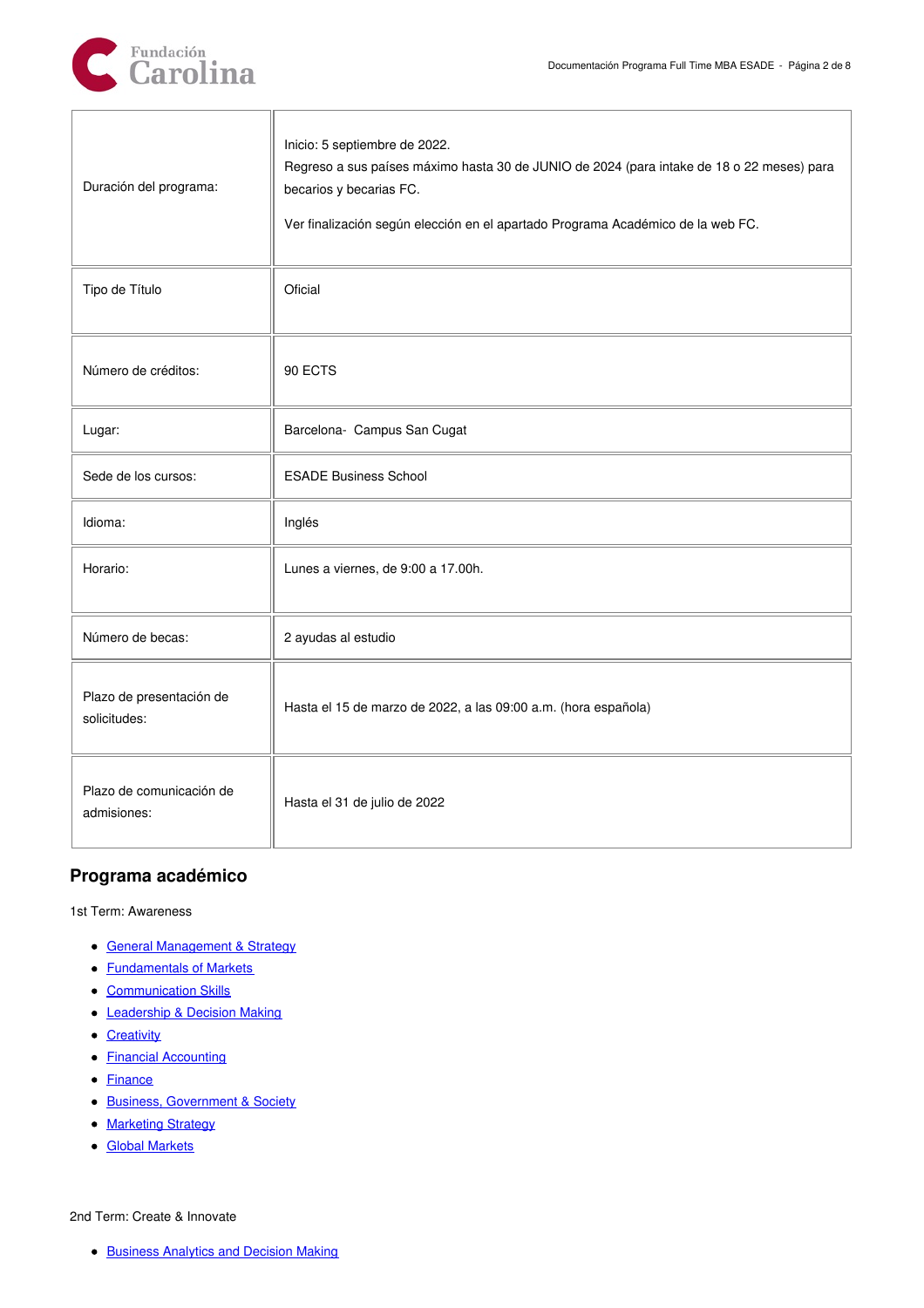

- [Corporate](http://prodesade.esade.edu/gea/generate/9A_EN/report.html?sby=106719832) Finance
- [Entrepreneurship](http://prodesade.esade.edu/gea/generate/9A_EN/report.html?sby=106719856)
- General [Management](http://prodesade.esade.edu/gea/generate/9A_EN/report.html?sby=106736023) & Strategy II
- [Innovation](http://prodesade.esade.edu/gea/generate/9A_EN/report.html?sby=106719862)
- [International](http://prodesade.esade.edu/gea/generate/9A_EN/report.html?sby=106726458) Business Strategy
- [Marketing](http://prodesade.esade.edu/gea/generate/9A_EN/report.html?sby=106736044) Analytics for Strategic Decision Making
- Operations [Management](http://prodesade.esade.edu/gea/generate/9A_EN/report.html?sby=106719762)
- Financing Growth and Innovation

#### 3rd Term: Transform

- Managing [Accounting](http://prodesade.esade.edu/gea/generate/9A_EN/report.html?sby=106811292)
- [Leading](http://prodesade.esade.edu/gea/generate/9A_EN/report.html?sby=106811318) Change
- Managing & [Developing](http://prodesade.esade.edu/gea/generate/9A_EN/report.html?sby=106811331) People
- Managing Ethics & Social [Responsibility](http://prodesade.esade.edu/gea/generate/9A_EN/report.html?sby=106811342)
- Marketing Planning & [Implementation](http://prodesade.esade.edu/gea/generate/9A_EN/report.html?sby=106810863)
- Negotiation [Fundamentals](http://prodesade.esade.edu/gea/generate/9A_EN/report.html?sby=106811043)
- [Technology](http://prodesade.esade.edu/gea/generate/9A_EN/report.html?sby=106811187) & Digital Business
- **Business [Simulation](http://prodesade.esade.edu/gea/generate/9A_EN/report.html?sby=106534350)**
- In [Company](http://prodesade.esade.edu/gea/generate/9A_EN/report.html?sby=106736110) Project

#### MUY IMPORTANTE:

En el caso de la elección de 15 meses: la persona becada comenzará el master en septiembre y finalizará en diciembre de 2023 o enero de 2024 (fecha de regreso a su país).

En el caso de la elección de 18 meses: la persona becada comenzará el master en septiembre 2022 y finalizará a finales de abril de 2024, fecha máxima de regreso a su país.

Todas las opciones (3) tendrán su graduación (conjunta) en abril de 2024, que son independientes de los tiempos de la beca de Fundación Carolina.

La información sobre ESADE y sobre este programa, puede ampliarse en:

#### Full [Time](https://www.esade.edu/mba/en/programmes/full-time-mba) MBA

<http://www.esade.edu/ftmba/eng>

[esadebschool.admissions@esade.edu](mailto:esadebschool.admissions@esade.edu) - para cualquier consulta con ESADE del proceso de postulación.

Persona de contacto - Esther Gerona - ESADE Business School Financial Aid - [FinancialAid@esade.edu](mailto:FinancialAid@esade.edu)

**Nota de interés**: Por favor, tenga en cuenta que, al no existir un espacio común de educación superior entre España y América Latina, la Fundación Carolina no puede garantizar en modo alguno la posible convalidación u homologación posterior de los títulos académicos obtenidos.

### **Otros datos**

The Esade MBA empowers you to become a driving force for change. To disrupt the future of business, and forge a path for others to do the same. To lead with great integrity and flexibility. working as part of a team. To make your mark as a creative business activist. To think deeply about our world and how you can change it for the better.

We challenge you to think outside your comfort zone, beyond borders and in a way you never thought possible. To deconstruct everything you know and re-learn, with new global perspective and greater understanding of the world around you.

Our new and improved MBA understands that the business person of the future is a game-changer; someone capable of creating a new world and going beyond the status quo.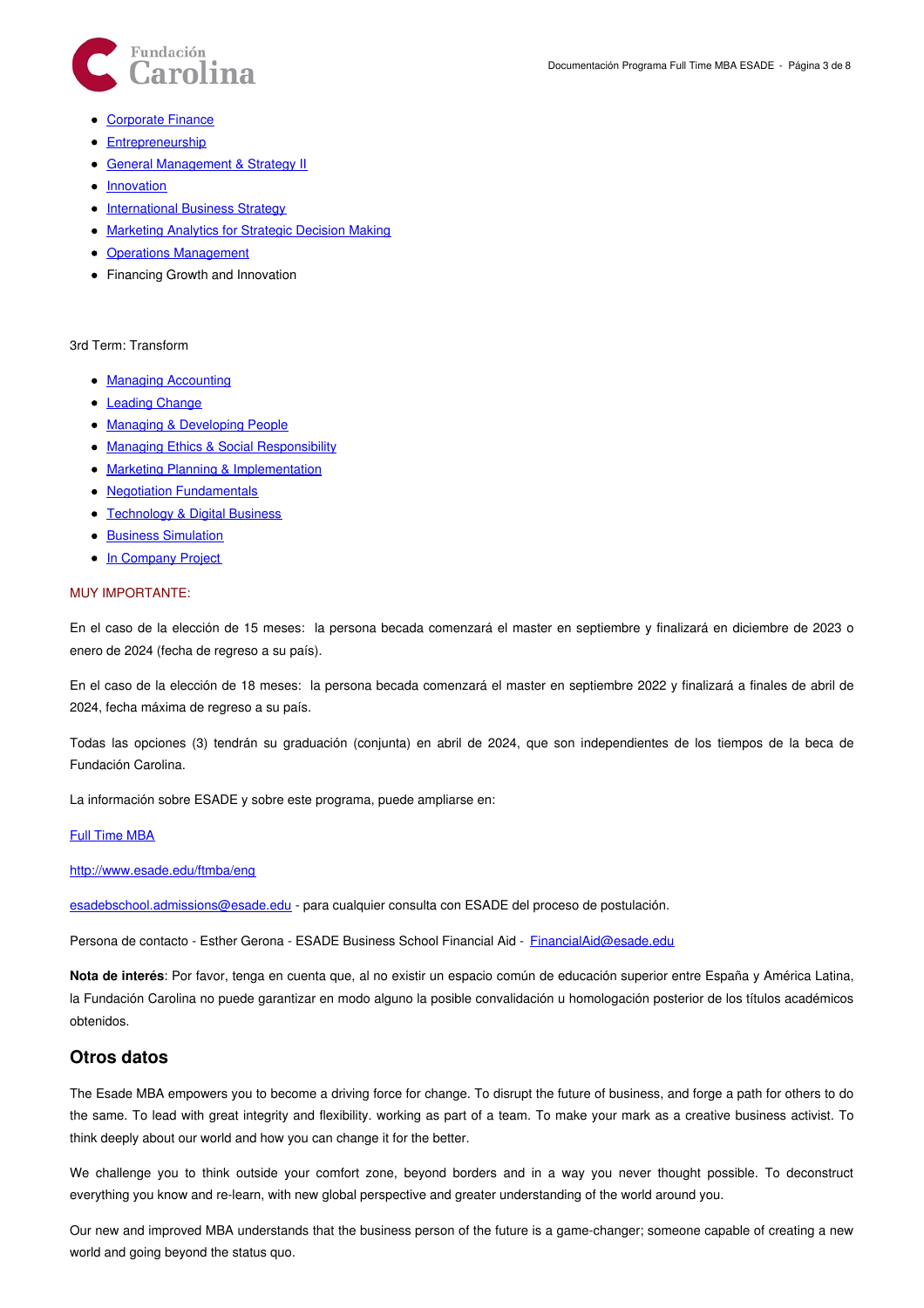

The Esade MBA is for the future leaders who are ready to think differently and break new ground.

## **Requisitos**

- Ser nacional de algún país de América Latina miembro de la Comunidad Iberoamericana de Naciones o de Portugal
- No tener la residencia en España.
- Disponer de un correo electrónico.
- En el momento de solicitar la beca, la persona candidata deberá poseer ya el título de licenciatura, ingeniería o similar, con titulación equivalente, (Bachelor Degree).
- **Certificado de idioma inglés vigente** (TOEFL, IELTS, Advanced, Proficiency, Pearson)
	- Admissions Requirements ESADE:
		- 1. A bachelor's degree or equivalent
		- 2. Fluency in English
		- 3. A minimum of 2 years' full-time professional experience post graduation
		- 4. A high score in the GMAT or GRE exam
- La candidatura a las becas FC implica que deben completar el proceso de admisión con ESADE antes del cierre de convocatoria antes del 15 de Marzo de 2022.
- Las personas candidatas a estas becas deben acreditar la equivalencia de nota media de estudios universitarios realizados en centros extranjeros según el Ministerio de Universidades.

Este es un trámite que se realiza on-line. Dispone de toda la información en el siguiente enlace:

[https://www.universidades.gob.es/portal/site/universidades/menuitem.21ef60083f296675105f2c10026041a0/?](https://www.universidades.gob.es/portal/site/universidades/menuitem.21ef60083f296675105f2c10026041a0/?vgnextoid=aac4dec5fc9b7710VgnVCM1000001d04140aRCRD) vgnextoid=aac4dec5fc9b7710VgnVCM1000001d04140aRCRD

Si contacta por correo electrónico con el Ministerio de Universidad en relación con este trámite, debe identificarse siempre como solicitante de la Fundación Carolina, indicándolo en el asunto del mensaje.

El documento que se genere debe subirlo a la solicitud **on-line** en el apartado de "Formación Universitaria" a continuación de sus estudios universitarios. Asimismo, debe consignar el dato numérico de dicha nota media equivalente (NME) en apartado destinado a tal fin.

En caso de no aportar este documento, ni consignar la nota media equivalente antes del cierre de la convocatoria, su candidatura no podrá ser tenida en cuenta en el proceso de selección.

Si usted ya solicitó el año pasado una beca, tramitó esta declaración y la subió a la web no es necesario que la tramite de nuevo. Solo asegúrese de que está correctamente incluida en nuestro sistema.

## NOTA IMPORTANTE: La persona candidata a estas becas y programa deberá haber realizado el PROCESO DE ADMISIÓN DE ESADE (según los tiempos que vaya marcando ESADE) antes del 15 de MARZO de 2022 y haber enviado su NME tal y **como indica FC en los requisitos, también antes de esa fecha.**

Para la obtención de una beca Carolina es indispensable haber completado los datos de la solicitud de la página web de la Fundación Carolina, así como haber satisfecho las exigencias de admisión marcadas por ESADE a través del enlace de conexión. En el caso de que una de las dos instituciones no tenga sus datos registrados al completo antes de la fecha indicada, no se cursará su solicitud para la obtención de la beca Carolina.

**Para más detalle puede visitar la web:** <http://www.esade.edu/ftmba/eng/admissions>

[esadebschool.admissions@esade.edu](mailto:esadebschool.admissions@esade.edu) - consultas del proceso de ESADE.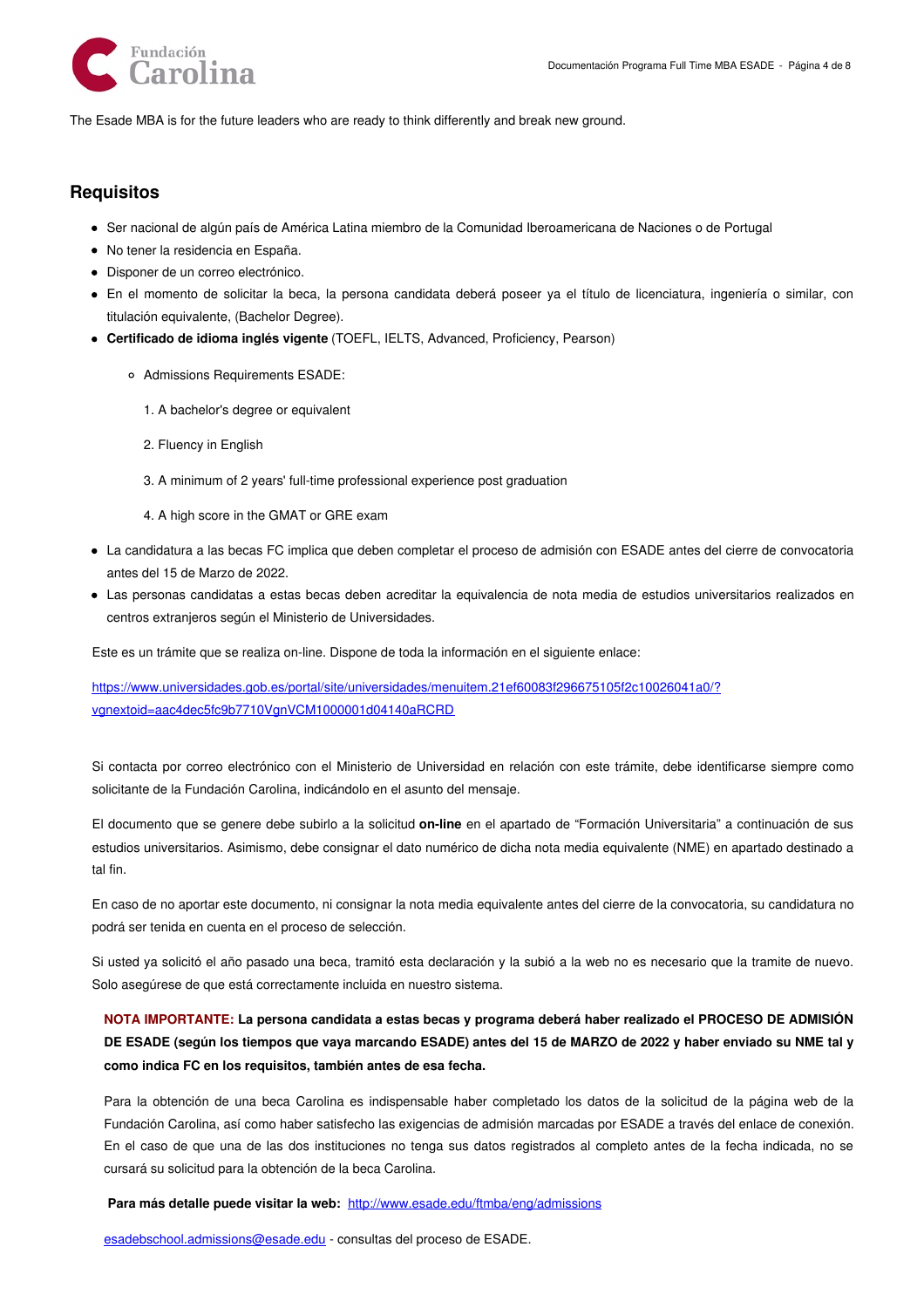

The process will be:

- 1. Submit the application form
- 2. Upload the required documents
- 3. Application Documents Considered
- 4. Official Interview
- 5. Admissions Committee

Deadlines to APPLY [HERE](https://www.esade.edu/mba/en/programmes/full-time-mba/admissions/admission-process)

The MBA Admissions timeline

Please find below the application deadlines and the Admissions timeline for receiving feedback on your MBA application from the Esade Admissions Committee. Applications are considered *complete* once we have received your online application and all the supporting documents required. Please note that after having completed your online application, you will need to access the portal again, in order to submit the supporting documents and finalize your application.

Lastly, bear in mind that whilst the timelines given are useful as a general guide, the sooner you submit your application, the sooner we will be able to review your candidature and give you feedback.

#### SUBMIT YOUR APPLICATION [HERE](https://www.esade.edu/mba/en/programmes/full-time-mba/admissions/apply-for-admission)

For any queries or doubts related to entry requirements, the admissions process, deadlines or tuition fees, please check the information available on our [website](https://www.esade.edu/mba/en/programmes/full-time-mba/admissions). If you happen to have a more specific query, or if you are unable to find the answer on our website, please send an email to [esadebschool.admissions@esade.edu](mailto:esadebschool.admissions@esade.edu)

Si tiene cualquier duda sobre este proceso puede escribir al correo electrónico que la Fundacion Carolina tiene habilitado para este programa y cuya dirección es:

[MBAESADE\\_2022@fundacioncarolina.es](mailto:MBAESADE_2022@fundacioncarolina.es)

### **Dotación económica**

Para este programa se convocan **2 ayudas al estudio**.

Estas ayudas al estudio de **ESADE Business School** y la **Fundación Carolina** comprenden:

- 30% del importe de la matrícula abierta del programa, que para este curso asciende a la cantidad de **73.800** euros. Esta cantidad ha sido ya actualizada por la Institución Académica para el curso académico 2022-2023.

- Billete de ida y vuelta en clase turista a España, desde la capital del país de residencia de la persona becada en América Latina o Portugal.

- Seguro médico no farmacéutico, durante la estancia en España.

En caso de resultar beneficiada con una beca, la persona becada deberá abonar la cantidad de **51.660 euros**, correspondiente al 70% del importe de la matrícula del programa que no queda cubierto por la beca. Esta cantidad deberá abonarse de acuerdo a los plazos de pago establecidos por ESADE y en conformidad con la cuantía inicial de aceptación de la beca de F. Carolina.

#### La persona becada deberá correr con los gastos de alojamiento y manutención en España por su cuenta.

Esta cantidad deberá ser transferida en el plazo y forma especificados en la notificación de concesión de beca por parte de la Fundación. En consecuencia, no se considerará aceptada la beca por parte de la persona adjudicataria de la beca, en tanto no abone dicha cantidad.

**Aviso importante:** Desde Fundación Carolina consideramos necesario poner en su conocimiento que, en previsión de la posible publicación de alguna medida procedente de cualquiera de las administraciones públicas que incremente el coste de la matrícula publicado, nuestra institución no podrá hacerse cargo de la misma, trasladando en su caso este coste a la persona beneficiara de la beca.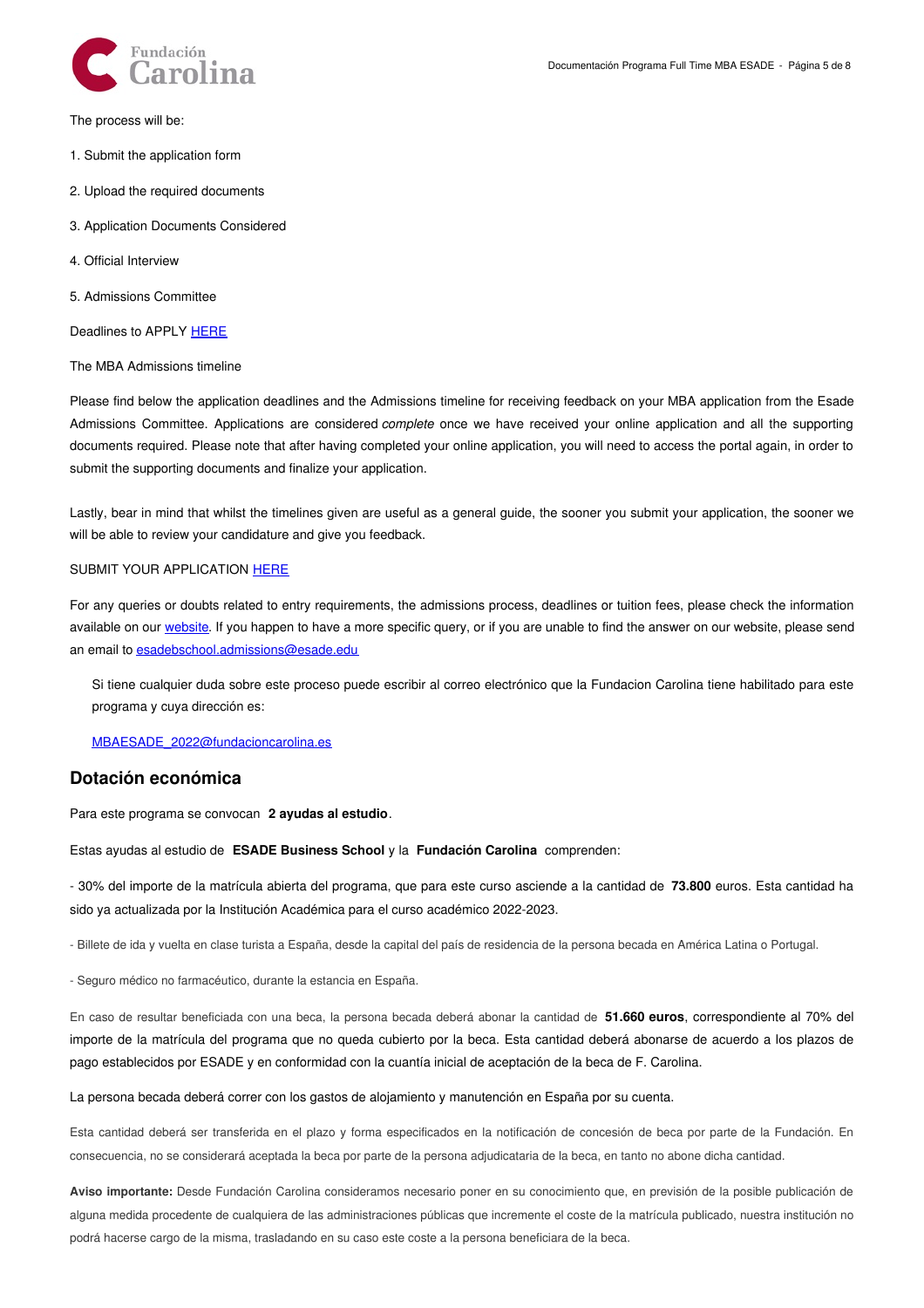

Asimismo le comunicamos que los gastos que en su caso puedan derivarse del pago de tasas administrativas y de la expedición del título, correrán íntegramente por cuenta de la persona becada.

En el apartado "Preguntas Frecuentes" encontrará respuesta a muchas de las dudas que puedan surgirle en relación con las condiciones de la beca.

## **Proceso de selección**

Cada solicitante podrá presentar hasta un máximo de cinco solicitudes para la oferta de becas de postgrado. Asimismo, dichas solicitudes deberán ir priorizadas en la aplicación.

1. La solicitud on-line que encontrará en esta página web deberá estar debidamente cumplimentada. Se eliminarán aquellas solicitudes que estén incompletas, no priorizadas y las que no cumplan los requisitos fijados para las candidaturas que optan a este programa. En caso de enviar varias solicitudes on-line para un mismo programa, sólo se considerará como válida la última recibida.

2. La institución académica responsable del programa realizará una preselección de las personas candidatas, confeccionando una lista que trasladará a la Fundación Carolina.

3. Una vez recibida la lista con las candidaturas por parte de la institución académica, un comité de selección evaluará las mismas, confeccionando una lista priorizada. Este comité estará formado por, al menos:

- Una o dos personas en representación de la institución académica responsable del programa.
- Una o dos personas en representación de la Fundación Carolina; una de las cuales hará las funciones de secretario/a del comité.
- Un/a o dos especialistas independientes en el área objeto del programa, y que nombrará la Fundación Carolina.

4. Las personas candidatas a beca propuestas por el Comité podrán ser convocadas a una entrevista por videoconferencia o por cualquier otro medio que la Fundación Carolina designe al efecto, en una fecha y hora previamente comunicada, con el objeto de evaluar su adecuación al programa. Las candidaturas de Brasil deberán tener en cuenta que esta entrevista se llevará a cabo en español.

5. En dicha entrevista se deberá aportar la documentación que previamente se haya solicitado, así como acreditar los méritos académicos incluidos en la solicitud on-line. La persona que no aporte lo solicitado o que no pueda acreditar dichos méritos, incluida la veracidad de la nota media (promedio) de los estudios universitarios indicada en la aplicación, quedará automáticamente descartada del proceso.

6. Una vez emitido el informe de la entrevista y, previa consulta con la institución académica, se formulará una propuesta definitiva. La decisión adoptada será inapelable.

7. La Fundación Carolina comunicará la concesión o denegación de la beca a la persona interesada, indicando, en el primero de los supuestos, el plazo máximo para confirmar la aceptación de la misma y la forma de realizarlo. Los plazos de comunicación son los establecidos al efecto en el apartado "Ficha Técnica" de cada uno de los programas.

8. En el caso de que le resulte adjudicada la beca, le será solicitada la documentación que a continuación se detalla y deberá ser remitida a Fundación Carolina, en conformidad con los plazos establecidos en la comunicación de concesión de beca.

- Carta de aceptación. Esta carta solo será aceptada como válida si la misma está firmada por la persona becada en todas sus páginas. En caso contrario, no tendrá ninguna validez y deberá ser enviada de nuevo.
- Copia legalizada del título de licenciatura, ingeniería o similar. Esta fotocopia puede compulsarla o autenticarla ante un notario público o en su propia universidad.
- Certificado original o copia legalizada o autenticada del expediente académico donde se detallen las notas o calificaciones obtenidas durante la realización de sus estudios de licenciatura. Este documento debe solicitarlo en su universidad.
- Fotocopia de los documentos que acrediten los principales méritos académicos o profesionales afirmados en su solicitud on-line.
- Fotocopia del pasaporte en vigor.
- Certificado acreditativo de domicilio o residencia. Este documento deberá solicitarlo ante cualquier entidad o institución que acredite la veracidad del dato en cuestión; normalmente ante la policía.

Las personas preseleccionadas en el comité de selección podrán realizar unas pruebas selectivas propias para el acceso al máster.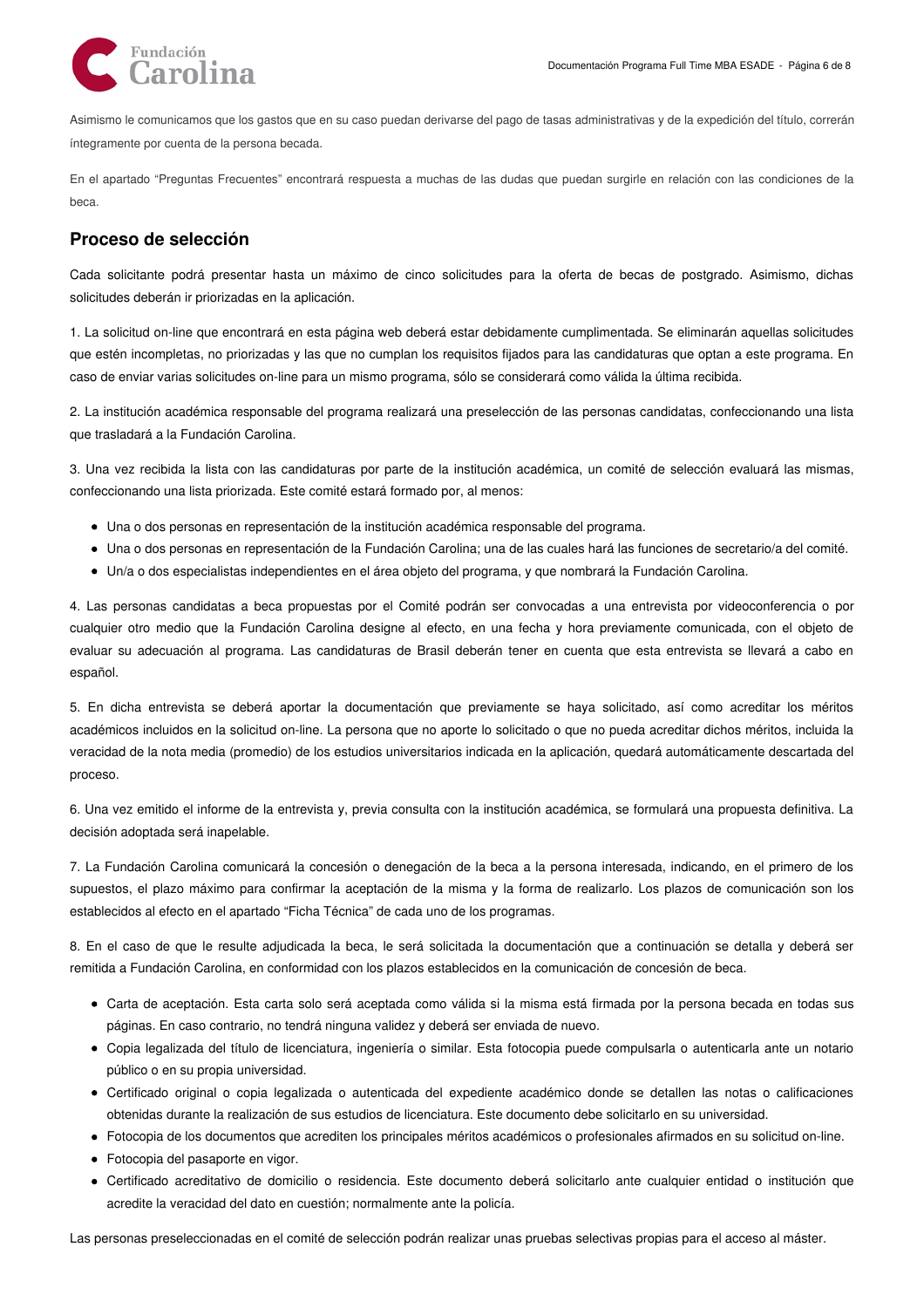

9. Para la obtención de una beca Carolina es indispensable haber completado los datos de la solicitud de la página web de la Fundación Carolina, así como haber satisfecho las exigencias de admisión marcadas por ESADE antes del 15 de marzo de 2022, a través del enlace de conexión. En el caso de que una de las dos instituciones no tenga sus datos registrados, no se cursará su solicitud para la obtención **de la beca Carolina.**

Una vez recibida la aceptación formal de la beca en las condiciones establecidas por la Fundación Carolina y la documentación solicitada, la beca le será adjudicada, dando comienzo los procedimientos necesarios para la incorporación de la persona becada al programa. Las personas cuya documentación no se reciba dentro de las fechas límite indicadas en la comunicación de concesión de beca, perderán la misma.

#### INFORMACIÓN COMPLEMENTARIA

- El número de pasaporte incluido en su solicitud on-line deberá ser éste y no otro. Asimismo, deberá estar actualizado en todo momento.

- Es importante que recuerde correctamente su nombre de usuario y contraseña, a fin de poder acceder en todo momento a su solicitud on-line.

- Todas las comunicaciones de la Fundación Carolina se realizarán a través de correo electrónico y a la dirección electrónica que figure en la solicitud on-line. En este sentido, le recomendamos que revise periódicamente la sección "Mis Comunicados" de su página personal en nuestra web, el correo consignado en su solicitud on-line, sin olvidar la bandeja de entrada de correo no deseado.

- A fin de garantizar la correcta recepción de las comunicaciones de la Fundación Carolina, será responsabilidad de la persona candidata la actualización en su ficha on-line de sus datos personales, incluida su dirección de correo electrónico. Esta información es la única que se puede modificar en su ficha on-line, una vez ha finalizado el plazo de admisión de solicitudes.

- Se podrá consultar en todo momento el estado de sus candidaturas en la última página de su solicitud on-line, que se irá actualizando conforme se desarrolle el proceso de selección.

- Para cualquier consulta relacionada con sus candidaturas, deberá dirigirse al buzón específico del programa para el que ha solicitado una beca, y que ha sido habilitado al efecto. La dirección de correo electrónico para este programa es:

#### [MBAESADE\\_2022@fundacioncarolina.es](mailto:MBAESADE_2022@fundacioncarolina.es)

En el caso de que el candidato/a necesite información más detallada del programa de formación de ESADE Business School, en todo momento podrá contactar con: [mba@esade.edu](http://mba@esade.edu)

Asimismo, encontrará la respuesta a muchas de las preguntas que puedan surgirle en el apartado "Preguntas Frecuentes".

- La información contenida en la página web de la Fundación Carolina acerca del programa (fechas de inicio y fin, horario, sede del curso, etc.) tiene sólo carácter orientativo, y podrá ser modificada en alguno de sus extremos. La Fundación Carolina notificará dichos cambios, en caso de producirse, en el tiempo y forma oportunos, sin que ello pueda dar derecho a reclamación alguna.

- En el caso de que la Institución Académica que imparte el programa decida, unilateralmente, no impartirlo por falta de alumnado suficiente, la Fundación Carolina no será responsable ni adquiere obligación alguna de ofertar un programa alternativo.

## **Condiciones de la beca**

- El régimen de la beca es de **dedicación exclusiva**, por lo que es **incompatible** con cualquier otro tipo de beca o remuneración económica procedente de cualquier institución o empresa española, excepto en los casos de las prácticas obligatorias contempladas en los programas académicos que podrán ser remuneradas con conocimiento expreso y autorización de la Fundación.
- La Fundación Carolina confirmará regularmente, en colaboración con las instituciones académicas, la adecuada participación y progreso de las personas becadas, a fin de asegurar el nivel de éxito esperado.
- Las personas que finalmente resulten adjudicatarias de las becas se comprometen de forma irrenunciable a que volverán a su país o a cualquier otro de la Comunidad Iberoamericana de Naciones excepto España, una vez haya finalizado la beca.
- El incumplimiento de estos requisitos y de aquellos otros que se establecen en la carta de compromiso que la persona becada deberá firmar para la aceptación de la beca, así como la comprobación de la inexactitud de los datos aportados por la misma en